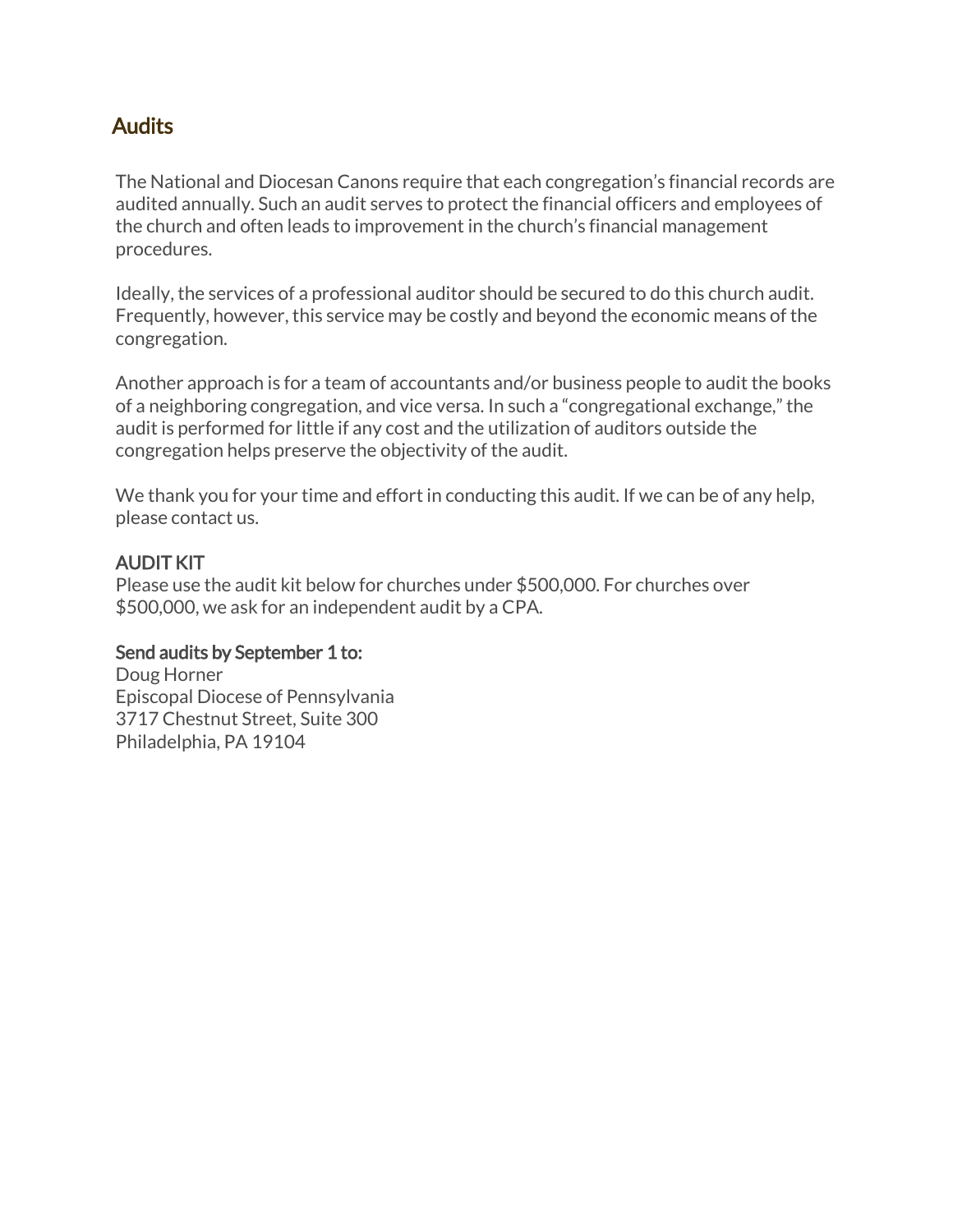# **AUDIT PROGRAM CHECK LIST FOR 20xx**

### **For Churches with Operating Budgets of \$500,000 or less**

**Audit for the period of January 1, 20xx to December 31, 20xx**

| Parish/Mission                     |  |
|------------------------------------|--|
| Region                             |  |
| City                               |  |
| Rector/Vicar                       |  |
| Senior Warden                      |  |
| Junior Warden                      |  |
| Treasurer                          |  |
| Date(s) audit<br>conducted:        |  |
| <b>Audit Committee</b><br>Members: |  |

## **Audit Committee Certificate**

To the Rector or Vicar, Wardens and Vestry:

The audit committee has inspected the financial position of the church in accordance with the audit guidelines of the Diocese of Pennsylvania. We have taken steps to see that the financial statements and report of the Treasurer's funds present fairly the assets and liabilities of the church; and that the receipts and expenditures and changes in all fund balances for the audit year are in accordance with the principles authorized by General Convention of the Episcopal Church, and of the Diocese of Pennsylvania.

Our inspection and certificate are **not** to be construed as an audit and opinion rendered by a Certified Public Accountant.

^Signature) .(Date) Chair of Audit Committee

Page I of 9 **Orientation**

Since 1979, the Executive Council of the Episcopal Church has provided a common financial accounting template for Episcopal parishes and missions. The purpose of this practice is to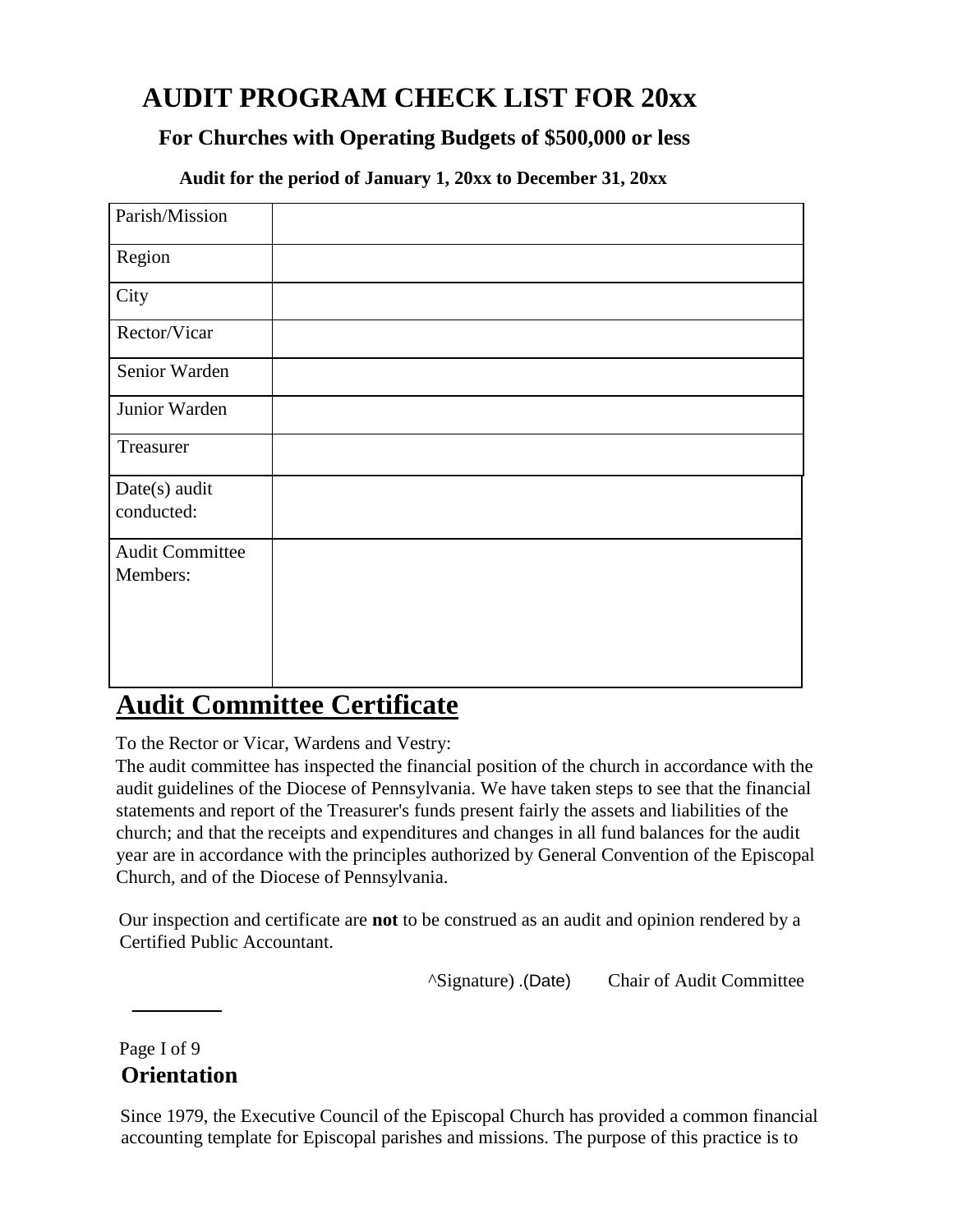thoroughly engage the local churches in adequately demonstrating the financial well-being of their accounting functions. In most respects, especially in insurance and asset management, this audit program goes farther than what would be accomplished in an outside audit.

The latest template version is the "Manual of Business Methods in Church Affairs." This is essential reading for the core financial team of every church, and a new version is available on the website.

| <b>Understanding the Bookkeeping System</b>                                                                                                    | Yes No |  |
|------------------------------------------------------------------------------------------------------------------------------------------------|--------|--|
| Has the treasurer read & make use of the Manual of Business Methods                                                                            |        |  |
| Has the audit committee agreed that the audit shall cover all funds of the                                                                     |        |  |
| church?                                                                                                                                        |        |  |
| Are the treasurers' permanent files retained in a secure location that supports                                                                |        |  |
| his/her work? A secure back-up of information can be critical to your record-                                                                  |        |  |
| keeping.                                                                                                                                       |        |  |
| Does this include original cash receipts and disbursements records?                                                                            |        |  |
| Does it include a file of published and accepted Financial Reports?                                                                            |        |  |
| Does it contain payroll and General Ledger books or comparable information?                                                                    |        |  |
| Do checks in excess of a certain level require two signatures? If yes, \$                                                                      |        |  |
| Is a chart of accounts in use that includes all church funds?                                                                                  |        |  |
| Is the primary bookkeeper a paid employee of the church? All churches in                                                                       |        |  |
| the Diocese of Pennsylvania should be covered by at least \$10,000 of                                                                          |        |  |
| Fidelity Bond insurance.                                                                                                                       |        |  |
|                                                                                                                                                |        |  |
| <b>Understanding and Verifying the Financial Reports</b>                                                                                       | Yes No |  |
| Working from the full-set of the Treasurer's final year-end report:                                                                            |        |  |
| Do they include a year-end balance sheet in separate fund form?                                                                                |        |  |
| Do they include a Revenue and Expense statement for all funds of the church?                                                                   |        |  |
| Is the Revenue and Expense statement in comparative form? Meaning, does it                                                                     |        |  |
|                                                                                                                                                |        |  |
| reflect prior year/budgeted amounts/variance to budget/etc.?<br>Are discrepancies over 5% in the comparative statement explained in footnotes? |        |  |
| Are any bank accounts in excess of FDIC insurance limits?                                                                                      |        |  |
| If so, has the church considered an additional bank account for overage funds?                                                                 |        |  |
| Have you verified the authorized signatory names and Federal Tax ID number                                                                     |        |  |
| on all bank accounts of the church? The names should be current and the ID                                                                     |        |  |
| number should be that of the church for all accounts.                                                                                          |        |  |

| Audit Documents Reviewed by Audit Committee: | Yes | $\mathbf{N_0}$ | N/A |
|----------------------------------------------|-----|----------------|-----|
|                                              |     |                |     |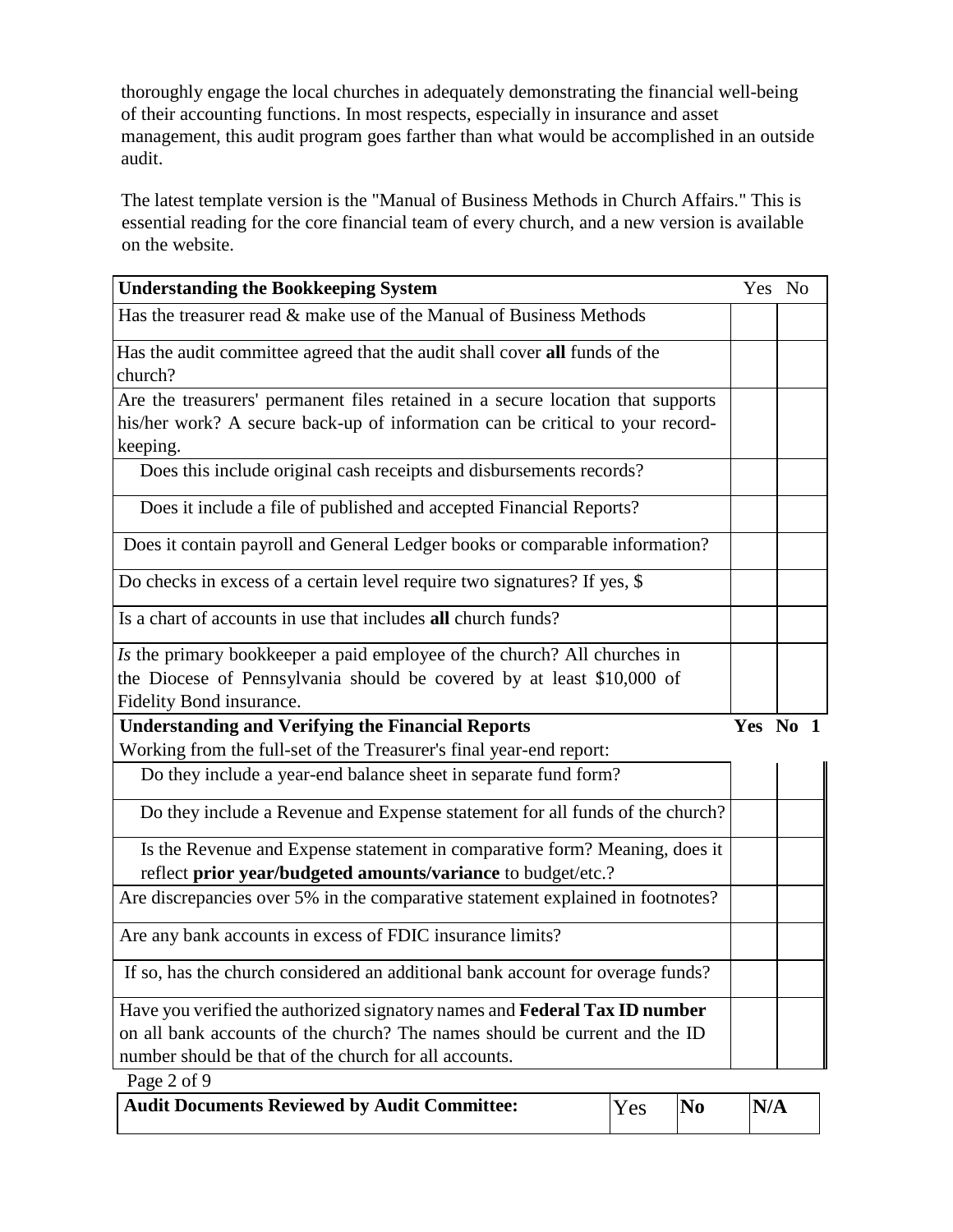| Do Vestry/Vestry Committee minutes confirm approval of<br>annual budget, monthly financial reports and annual housing                                                      |  |
|----------------------------------------------------------------------------------------------------------------------------------------------------------------------------|--|
| allowance?                                                                                                                                                                 |  |
| Minutes of all groups authorized to disburse church funds.                                                                                                                 |  |
| Does annual financial report to parish report on budget<br>variances?                                                                                                      |  |
| Treasurer's interim reports                                                                                                                                                |  |
| Annual Parochial Report, submitted on<br>(date)                                                                                                                            |  |
| List of those authorized for check signing (confirm with bank),<br>fund withdrawal or transfer, and disbursing approval                                                    |  |
| List of securities, trusts and endowments held                                                                                                                             |  |
| Review of last year's audit and internal control letter. Were<br>recommendations approved and complied with?                                                               |  |
| <b>Chart of Accounts</b>                                                                                                                                                   |  |
| General Ledger                                                                                                                                                             |  |
| Cash Receipts Journal                                                                                                                                                      |  |
| <b>Cash Disbursements Journal</b>                                                                                                                                          |  |
| Bank statements for audited year, plus last statement for<br>previous year and first for current year. Used to complete<br>attached proof of cash report for all accounts. |  |
| Paid checks and deposit slips (Sample at least 5%) Are there<br>any unusually large deposits or disbursements?                                                             |  |
| Payroll records with Forms 1099, W-2, W-3, W4 and State and                                                                                                                |  |
| Federal withholding records.                                                                                                                                               |  |
| Savings Account statements.                                                                                                                                                |  |
| Other investment records. Are there any unusually large<br>deposits or disbursements?                                                                                      |  |

Page 3 of 9

| Cash:                                                                           | Yes | N/A |
|---------------------------------------------------------------------------------|-----|-----|
| Is/are the checking account(s) reconciled monthly?                              |     |     |
| In a sample of 5% of paid checks:<br>Do paid checks have authorized signatures? |     |     |
| Do paid checks have endorsements?                                               |     |     |
| Do payees $\&$ amounts match the disbursements register?                        |     |     |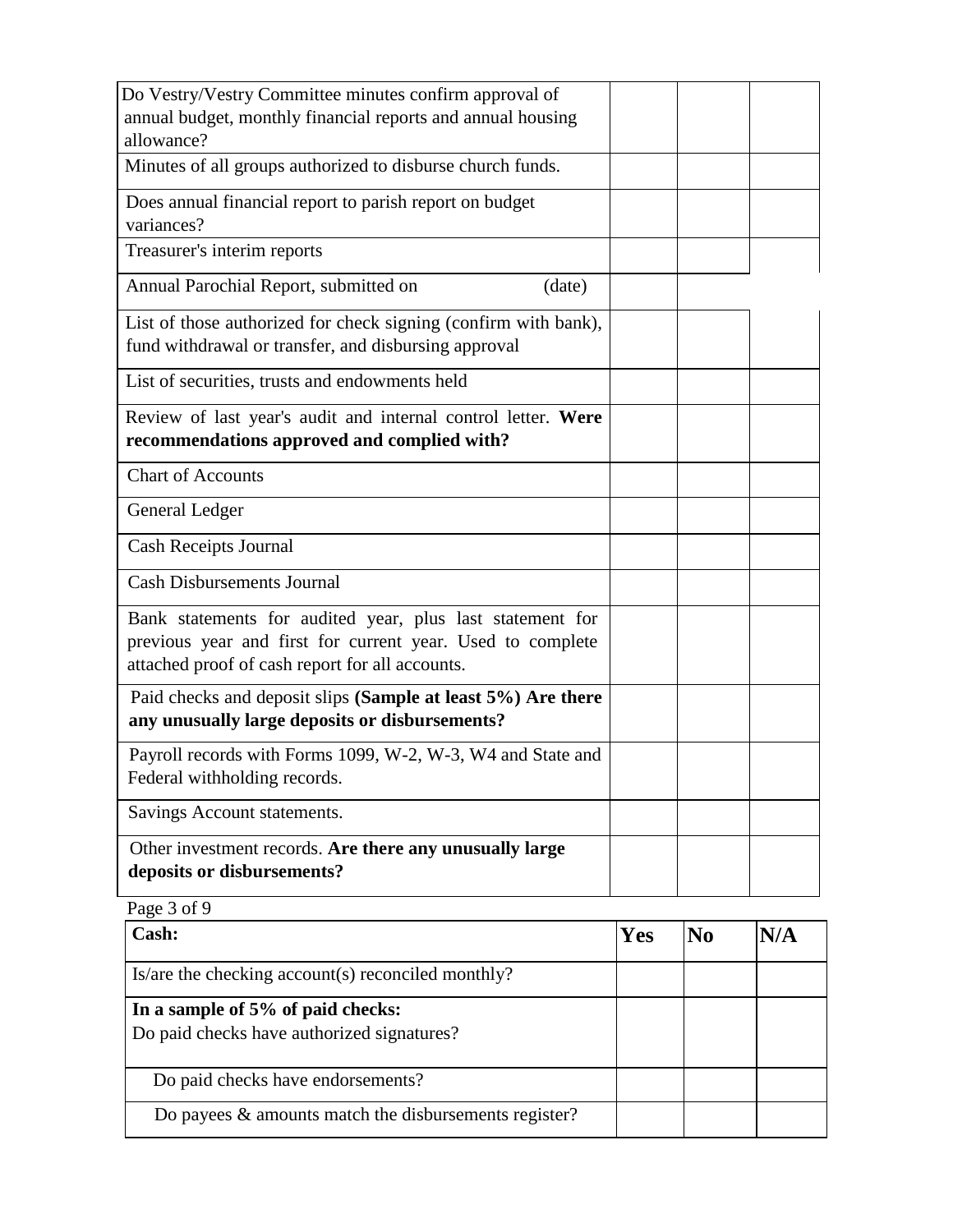| Have all voided checks been accounted for?                                                                                                                                            |  |  |
|---------------------------------------------------------------------------------------------------------------------------------------------------------------------------------------|--|--|
| Are disbursements supported by vouchers approved by<br>authorized party other than check signer?                                                                                      |  |  |
| If you employ a process for counting receipts, are those<br>persons doing so required to be unrelated? Those counting<br>funds should never be those able to authorize disbursements. |  |  |
| Are receipts records compared with bank deposits for the<br>year?                                                                                                                     |  |  |
| Are all transfers between accounts able to be traced?                                                                                                                                 |  |  |
| Do any bank accounts exceed FDIC insured limits?                                                                                                                                      |  |  |
| If a clergy-controlled discretionary fund exists outside of the<br>primary church accounts, is it audited? It should be!                                                              |  |  |
| Does documentation support any checks written to "Cash"?                                                                                                                              |  |  |

| <b>Pledges/Support:</b>                                                                                                                                                                                                                          | Yes | No | N/A |
|--------------------------------------------------------------------------------------------------------------------------------------------------------------------------------------------------------------------------------------------------|-----|----|-----|
| Do the records of total receipts agree with the amounts<br>recorded in the cash receipts journal?                                                                                                                                                |     |    |     |
| Are total contribution budgets periodically compared to<br>actual, and are significant differences investigated?                                                                                                                                 |     |    |     |
| Do acknowledgements of contributions in excess of<br>\$250 include a statement that any goods or services<br>provided consist solely of intangible religious<br>benefits?                                                                        |     |    |     |
| Are future bequest and gift files, such as proceeds from life<br>insurance policies or sale of property willed to a parish,<br>maintained on a current basis?                                                                                    |     |    |     |
| Are files kept on life income, endowment, and annuity gifts,<br>including information on the nature of the principal,<br>investment of the principal, or use of the principal income,<br>as well as correspondence with donors or beneficiaries? |     |    |     |

Page 4 of 9

| <b>Investments:</b>                                                                 | Yes | N <sub>0</sub> | N/A |
|-------------------------------------------------------------------------------------|-----|----------------|-----|
| Has the vestry reviewed or created an investment policy in last<br>three years?     |     |                |     |
| Does your church use an outside money manager/broker? If<br>yes, primary manager is |     |                |     |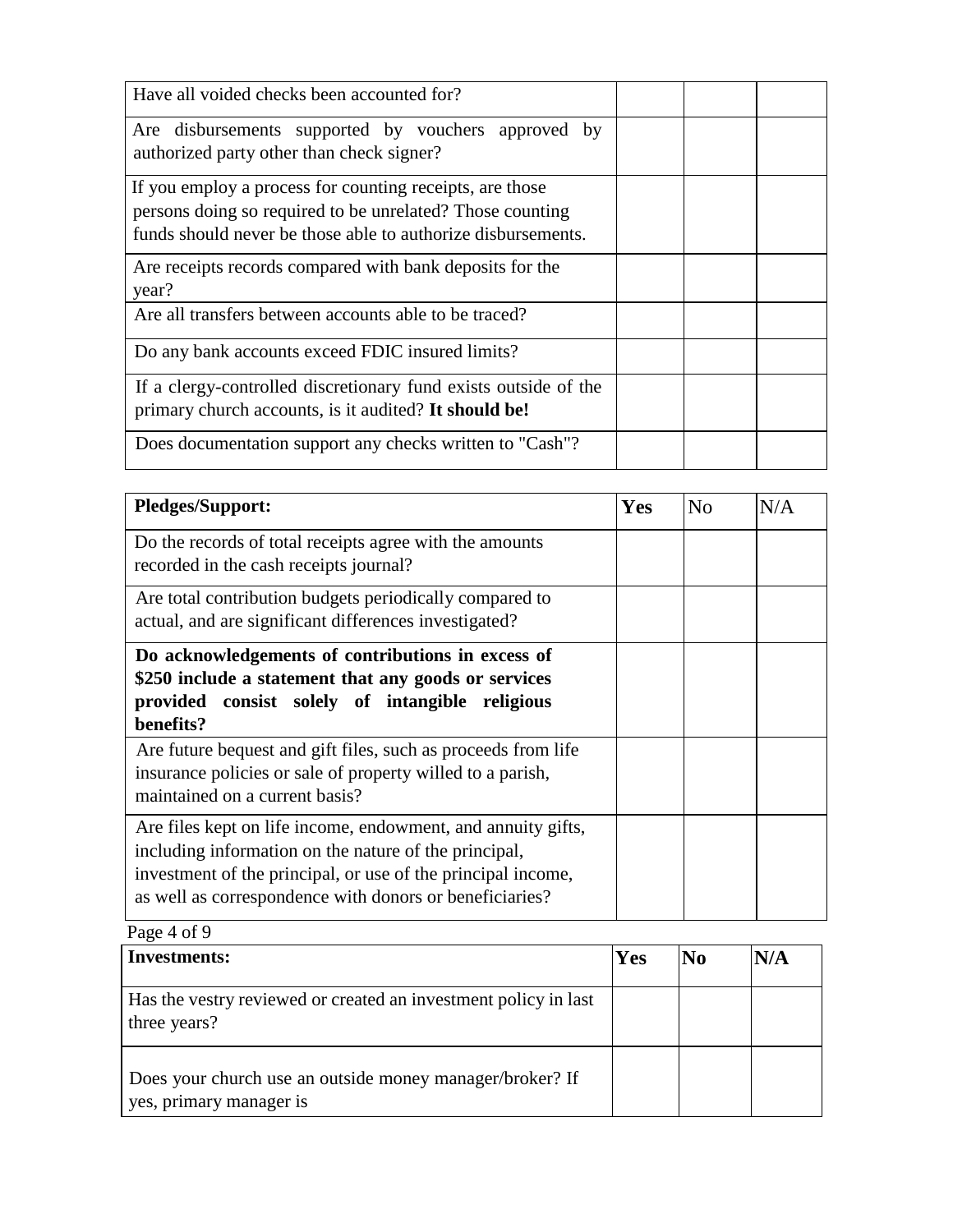| If a manager/broker is used, have you reviewed their level of<br>compensation (fees $&$ commissions) in the last three years? |  |  |
|-------------------------------------------------------------------------------------------------------------------------------|--|--|
| Is the market value of securities established at the date of this<br>audit examination?                                       |  |  |
| Are brokers reports examined for securities bought or sold<br>through brokers? Watch for excessive fees!                      |  |  |
| Were security purchases or sales authorized by appropriate<br>vestry (or committee) action and recorded in the minutes?       |  |  |
| Have receipts records of dividends and interest been compared<br>with record of securities held?                              |  |  |

| <b>Trust and Endowment Funds:</b>                                                                                                                                                                                                                                                   | Yes | No | N/A |
|-------------------------------------------------------------------------------------------------------------------------------------------------------------------------------------------------------------------------------------------------------------------------------------|-----|----|-----|
| Do you have an active planned giving program in use at your<br>church? This should be a priority for your church!                                                                                                                                                                   |     |    |     |
| Has a list of trust and endowment funds been obtained,<br>including their terms and locations of the investments? (A<br>summary paragraph of each funds' history is beneficial to<br>the church corporate memory and ensures future<br>compliance in terms of usage of the assets). |     |    |     |
| Has there been an examination of the deed of trust or agency<br>agreement for each trust and endowment fund?                                                                                                                                                                        |     |    |     |
| Have the "agency" accounting records been checked to<br>determine whether or not the terms of the trust or endowment<br>funds are being properly followed?                                                                                                                          |     |    |     |

Page 5 of 9

| <b>Property and Equipment:</b>                                                                          | Yes | $\bf No$ | N/A |
|---------------------------------------------------------------------------------------------------------|-----|----------|-----|
| <b>Please complete the list below of your Vestry Members</b><br>and/or Trustees.                        |     |          |     |
| Is there a list of fixed assets, showing date of purchase and<br>cost?                                  |     |          |     |
| Has an extensive physical examination of property and<br>assets been made to the extent possible? YEAR: |     |          |     |
| Are the land and buildings carried on the financial<br>statements?                                      |     |          |     |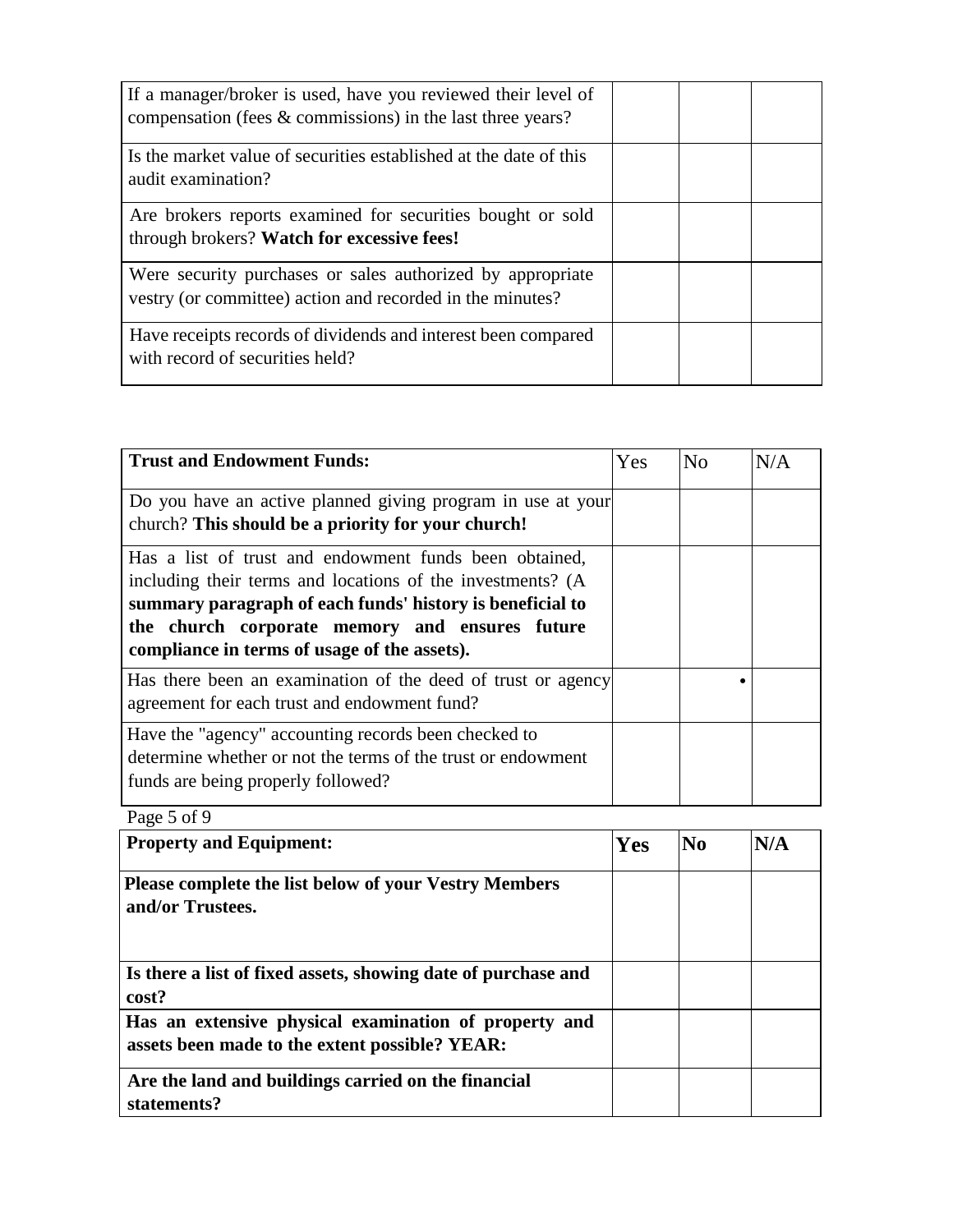| Are any liens outstanding against any property and |  |  |
|----------------------------------------------------|--|--|
| equipment?                                         |  |  |

| <b>Liabilities:</b>                                                                                                                                                                                                              | Yes | N <sub>0</sub> | N/A |
|----------------------------------------------------------------------------------------------------------------------------------------------------------------------------------------------------------------------------------|-----|----------------|-----|
| <b>Payroll taxes:</b>                                                                                                                                                                                                            |     |                |     |
| Have total wages been reconciled with quarterly Federal<br>Form 941, Form W-2, and Form W-3?                                                                                                                                     |     |                |     |
| Have total withholding taxes been reconciled with Form<br>941?                                                                                                                                                                   |     |                |     |
| Has it been determined that all Federal & State<br>withholding taxes were remitted on a timely basis, to avoid<br>bidden penalties?                                                                                              |     |                |     |
| Are pension payments up to date for all eligible<br>employees?                                                                                                                                                                   |     |                |     |
| Is a current, signed Form W-4 on hand for all employees?                                                                                                                                                                         |     |                |     |
| <b>Other indebtedness:</b>                                                                                                                                                                                                       |     |                |     |
| Has all required indebtedness been properly authorized<br>officials<br>appropriate<br>church<br>by<br>(vestry/vestry)<br>committee/diocese)?                                                                                     |     |                |     |
| Do unpaid balances per church records match balances as<br>reported by any/all creditors?                                                                                                                                        |     |                |     |
| Is a detailed schedule of all loans prepared, including<br>name of creditor, date of origin, original amount of<br>debt, interest rate payment schedule, monthly payment,<br>unpaid balance, loan purpose, and authorizing body? |     |                |     |

**Page 6 of 9 Other: Yes No N/A** Was a proper housing allowance resolution adopted for **all**  employed clergy and recorded in the minutes by the vestry or vestry committee? Has insurance coverage been reviewed? Make sure any additional construction or additional programs - day schools, for example - have not left the church underinsured. Has there been an inquiry as to whether there are any contingencies or commitments facing the church (e.g., legal action) with prospects of potential loss?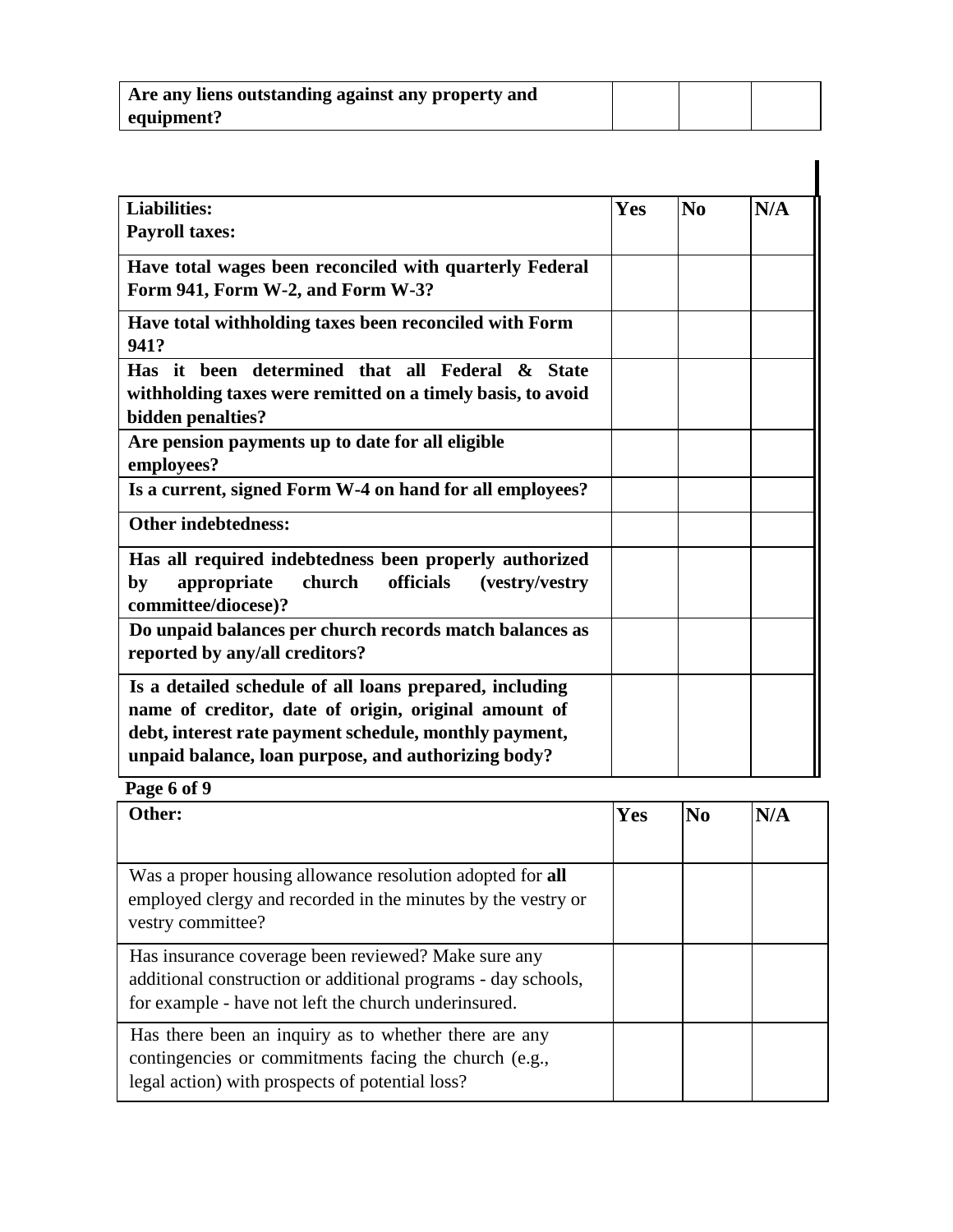| minimize potential loss?                          | Is there an insurance risk control plan in effect to help                                                                      |      |
|---------------------------------------------------|--------------------------------------------------------------------------------------------------------------------------------|------|
| church property/facility?                         | Is there a current space use agreement and/or insurance<br>certificate on file for all organizations regularly using the       |      |
| site.                                             | If computers are used for financial or parishioner data, are<br>files backed up at least weekly? Back-up should be in a secure |      |
|                                                   | Parish Vestrv and/or Trustees (If more than four, include on back):                                                            |      |
| <b>Name of Vestry/Trustee</b><br><b>Appointed</b> | <b>Address</b>                                                                                                                 | Year |
|                                                   |                                                                                                                                |      |
|                                                   |                                                                                                                                |      |
|                                                   |                                                                                                                                |      |
|                                                   |                                                                                                                                |      |

#### **Required Attachments:**

- 1. Year-end treasurer's report. Show total receipts and total disbursements for the year. Please comment on any variances of 5% or more in any report item.
- 2. **Proof of Cash** form for all bank accounts. Should reflect reconciliation of cash balances at year-end. Committee should follow-up on unexplained variances.
- 3. Copy of insurance **declarations page** (front page of policy, typically). The entire policy is not required to be submitted.
- 4. Copy of Audit Committee Findings and Recommendations on Policies and Procedures.

Page 7 of 9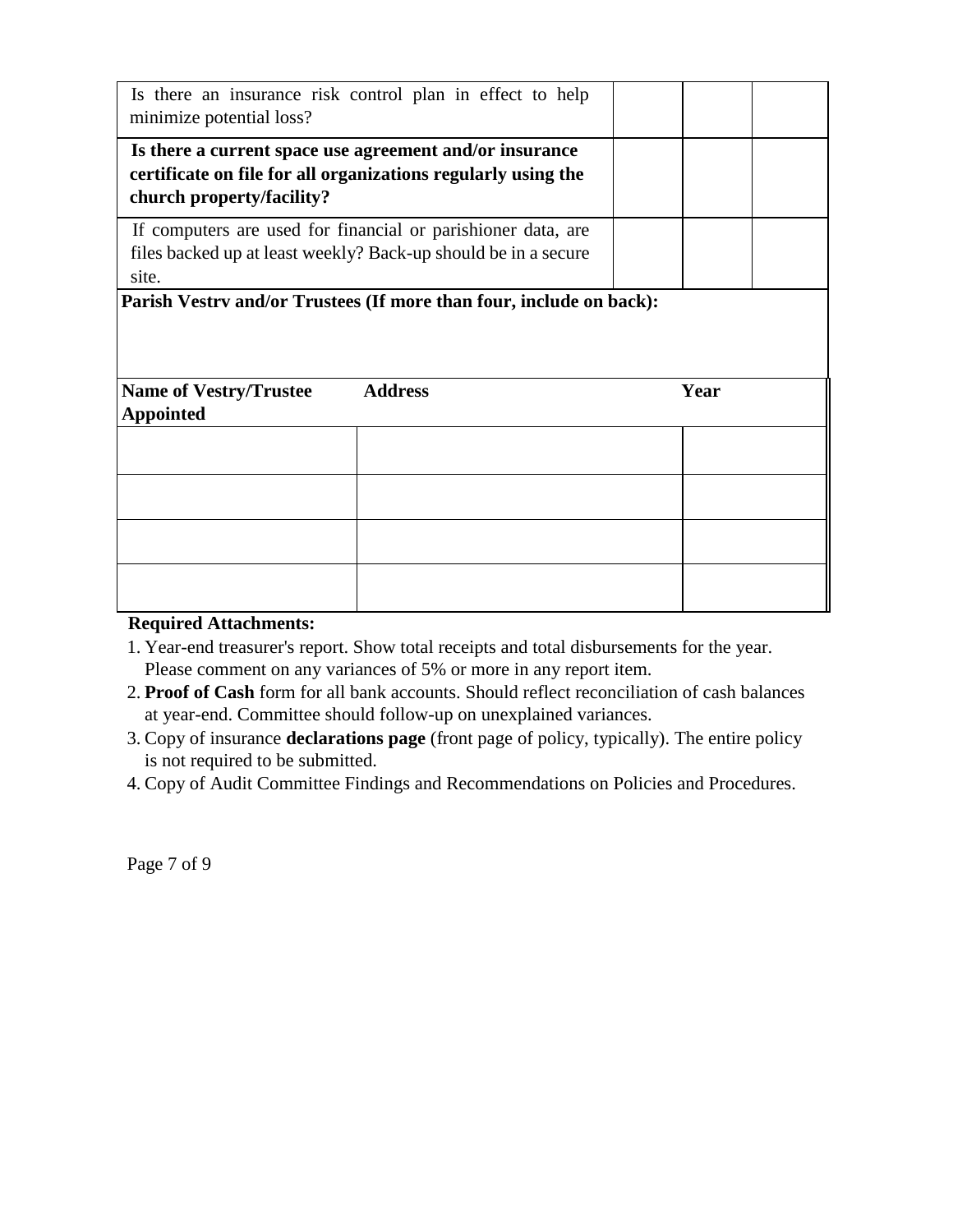|                                      | <b>Bank Accounts</b>                |                          |                       |                     |  |  |  |
|--------------------------------------|-------------------------------------|--------------------------|-----------------------|---------------------|--|--|--|
| <b>Institution &amp; Branch</b>      | <b>Type of Account</b>              | <b>Beginning Balance</b> | <b>Ending Balance</b> |                     |  |  |  |
|                                      |                                     |                          |                       |                     |  |  |  |
|                                      |                                     |                          |                       |                     |  |  |  |
|                                      |                                     |                          |                       |                     |  |  |  |
|                                      |                                     |                          |                       |                     |  |  |  |
|                                      |                                     |                          |                       |                     |  |  |  |
|                                      |                                     |                          |                       |                     |  |  |  |
|                                      |                                     | <b>Securities</b>        |                       |                     |  |  |  |
| <b>Invested with:</b><br><b>Type</b> | <b>Interest/Dividends this Year</b> |                          | <b>Original Cost</b>  | <b>Market Value</b> |  |  |  |

**Page 8 of 9**

 $\begin{array}{c} \hline \end{array}$ 

| <b>Name of Fund</b> | Date of Origin | <b>Use Limitations</b> | Income this Year | <b>Market Value</b> |
|---------------------|----------------|------------------------|------------------|---------------------|
|---------------------|----------------|------------------------|------------------|---------------------|